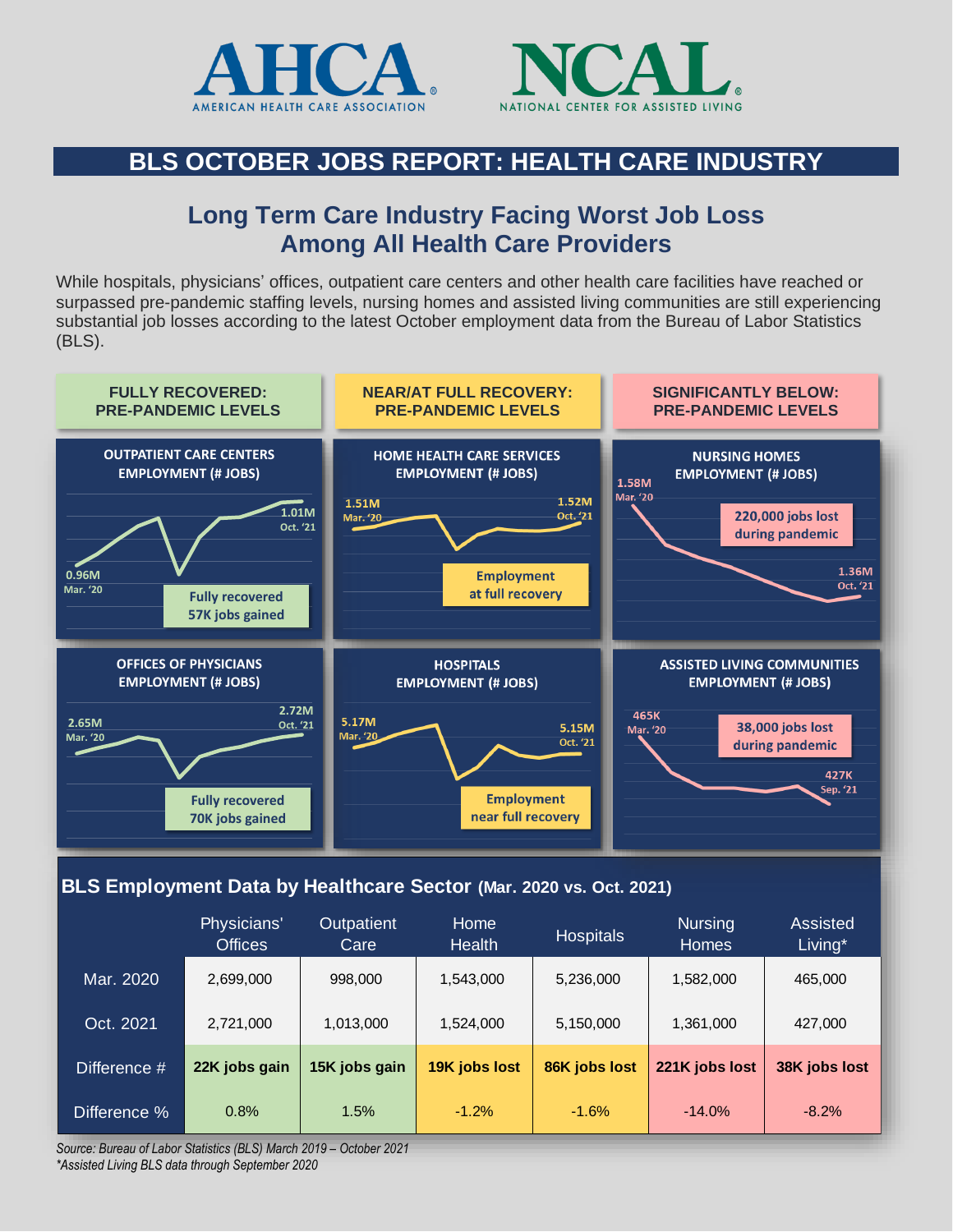# **Long Term Care Workforce Shortage Crisis: Who will care for ME?**

Maine's long term care facilities have been in the epicenter of the COVID-19 pandemic, which exacerbated an already serious workforce shortage. The Maine Health Care Association recently surveyed its 200 provider members and received 122 concerning responses showing just how seriously workforce shortages are crippling the ability of long term care facilities to meet the needs of residents.

#### MHCA member survey results:









#### Percentage of respondents with openings in these job classes:

| <b>CNA and Direct Care</b> | 99% |
|----------------------------|-----|
| <b>Dietary Staff</b>       | 65% |
| <b>RN/LPN</b>              | 60% |
| <b>Housekeeping</b>        | 60% |
| <b>Maintenance</b>         | 25% |
| <b>Activities</b>          | 22% |
| <b>Administration</b>      | 13% |
| <b>Social Work</b>         | 12% |
| <b>Rehab</b>               | 9%  |

#### Staffing positions open on average:

| $1 - 5$   | 29% |
|-----------|-----|
| $6 - 10$  | 25% |
| $11 - 15$ | 17% |
| 16-20     | 8%  |
| $21 +$    | 20% |
|           |     |

### **93%**

**of respondents stated that they believe COVID-19 impacted staff turnover rates for 2020**